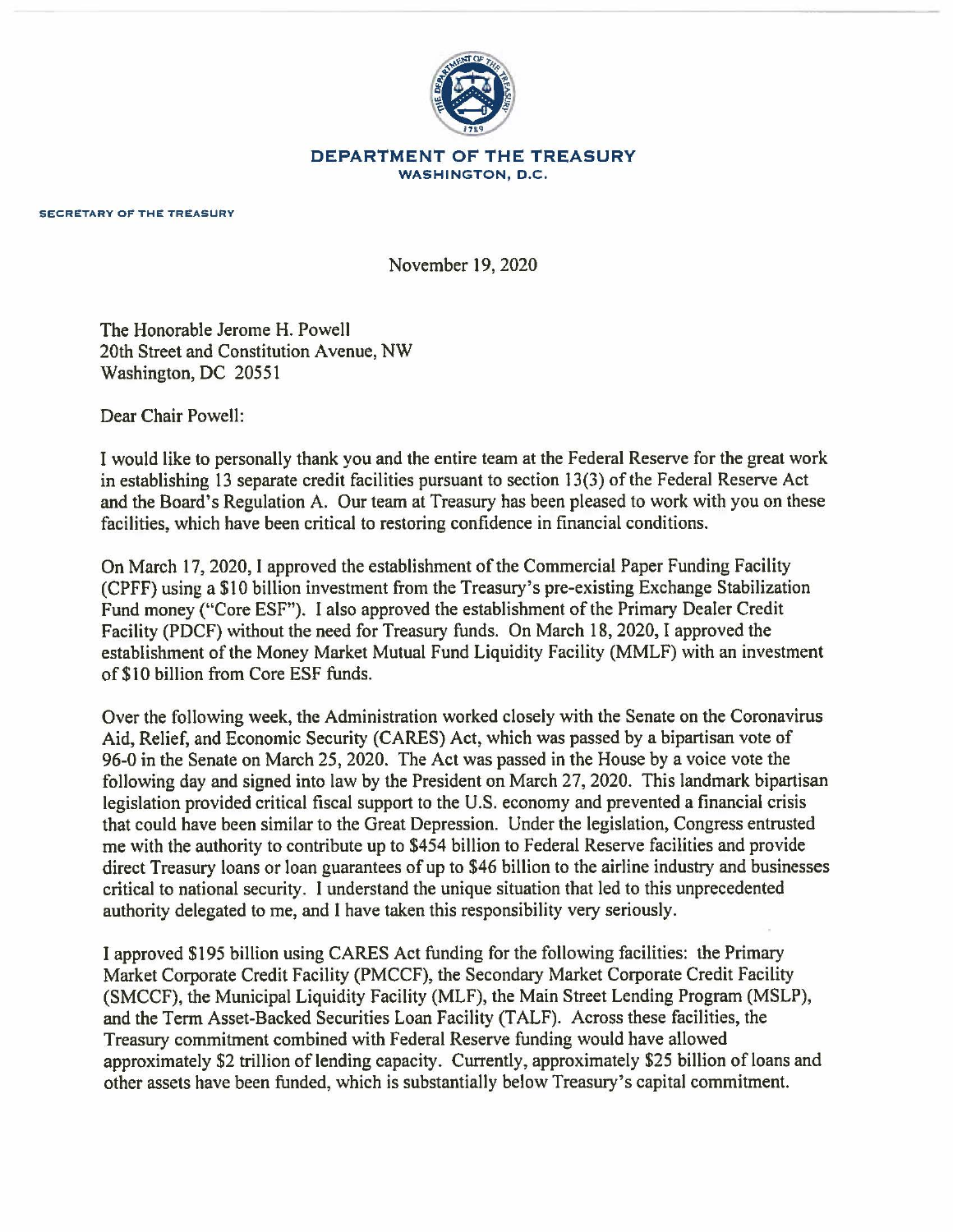Fortunately, with the announcement of this significant financial support, markets responded positively, spreads tightened, and banks continued lending.

The Federal Reserve facilities supported by the Treasury's contribution of CARES Act funds have clearly achieved their objective. When the crisis hit in March, bond issuance volumes fell and borrowing spreads rose dramatically across the financial markets. Banks came dangerously close to their lending limits. Today, bond issuance volumes equal or exceed pre-COVID levels, and borrowing spreads have fallen 80-95% of the way back to their pre-crisis values in all major sectors of the financial markets. Banks have the lending capacity to meet the borrowing needs of their corporate, municipal, and nonprofit clients.

In the corporate bond market, the spread on investment grade bonds has fallen from a peak of 4.06% above U.S. Treasury bonds to 1.40% today, while high-yield borrowers have seen their spread reduced from 10.78% to 4.94%. In the municipal bond market, the spread on AAA-rated general obligation bonds has fallen from 2.09% above to 0.07% *below* Treasury bonds while A-rated borrowers have seen their spread fall from 2.37% to 0.26%. In the asset-backed securities market, AAA-rated credit card secured notes now trade at a spread of 0.30% over the swap rate compared to their crisis level of 2.50%, while the spread on the A-rated tranche has fallen from 4.50% to 1.20%. Market spreads on bonds secured by prime auto loans rated AAA and A that reached peaks of 3.25% and 5.50% respectively are now only 0.05% above their pre-crisis values of 0.2% and 0.7%.

During September and October 2020, states and cities were able to borrow \$111 billion (38% more than over the same period last year), while total asset-backed bond issuance of \$789 billion exceeded its 2019 same period level by 63%. Over the last two months, corporate and non-government agency asset-backed securities issuance totaled \$1,080 billion and \$155 billion respectively, on par with their same-period 2019 levels of \$1,133 billion and \$157 billion. October 2020 saw the highest monthly volumes of new bonds in both the municipal market (\$64 billion) and the asset-backed market (\$421 billion) in more than a year while the corporate bond market continued its monthly new issue pace of \$500-600 billion.

The liquidity and capital position of U.S. banks ensure that they can fulfill the financing requirements of their customers. In the most recent survey by the National Federation of Independent Business, only 2% of small and medium-size firms reported that all their borrowing needs were not satisfied.

As we have discussed, the current facilities are set to expire at year end. It has been our collective responsibility to provide economic support to restore financial conditions as a response to COVID-19. While portions of the economy are still severely impacted and in need of additional fiscal support, financial conditions have responded and the use of these facilities has been limited. In an abundance of caution, however, I am requesting that the Board of Governors of the Federal Reserve approve an extension of the two facilities that used Core ESF funding (CPFF and MMLF) and the two facilities that did not require Treasury funding (PDCF and Paycheck Protection Program Liquidity Facility) for a period of an additional 90 days.